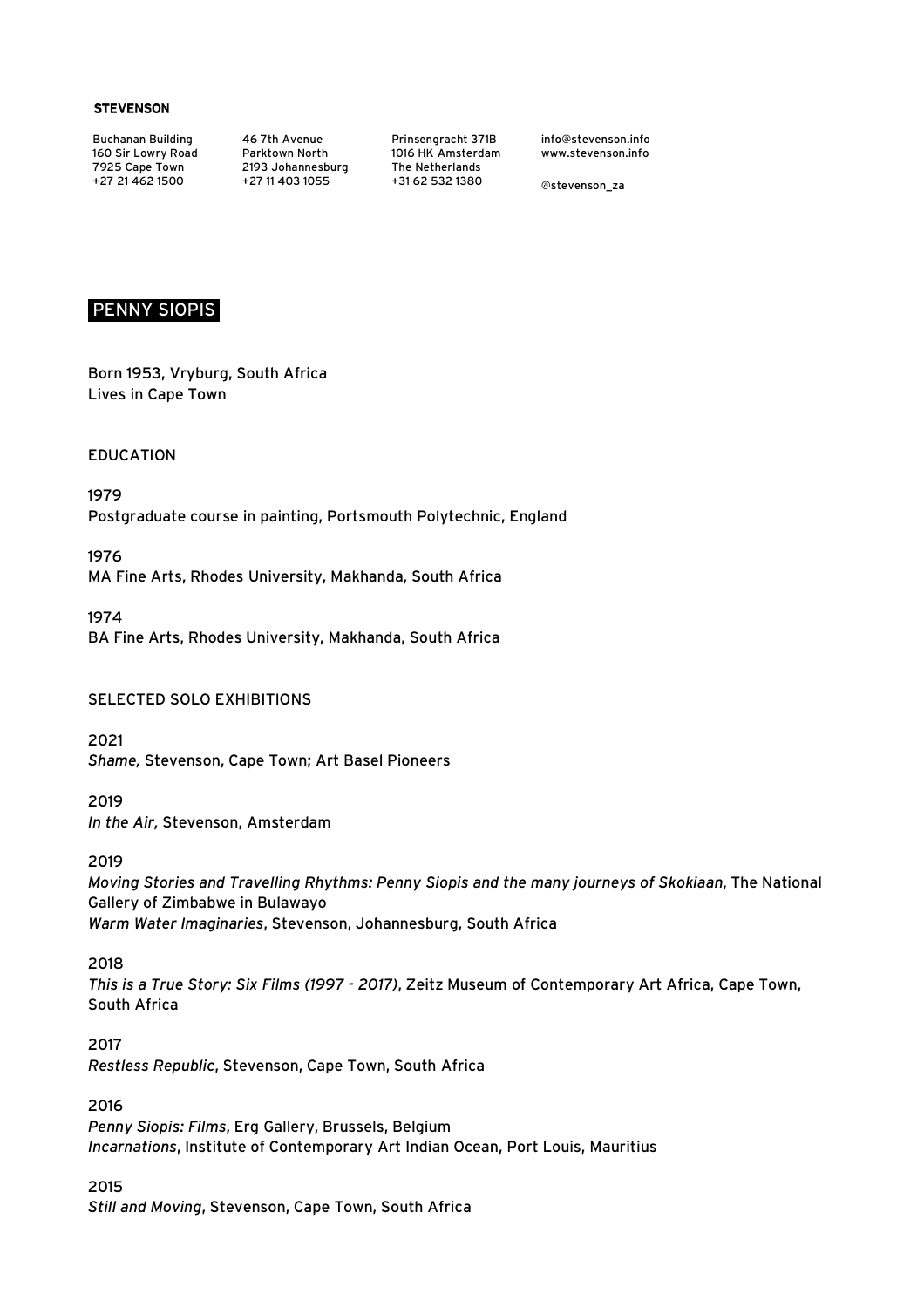*Time and Again: A Retrospective Exhibition,* Wits Art Museum, Johannesburg, South Africa

# 2014

*Penny Siopis: Obscure White Messenger*, Brandts Museum, Odense, Denmark *Time and Again: A Retrospective Exhibition*, Iziko South African National Gallery, Cape Town, South Africa

### 2011

*Who's Afraid of the Crowd?* Stevenson, Cape Town, South Africa

### 2010

*Furies,* Brodie/Stevenson, Johannesburg, South Africa

# 2009

*Red: The Iconography of Colour in the Work of Penny Siopis*, KZNSA Gallery, Durban, South Africa *Paintings*, Michael Stevenson, Cape Town, South Africa

### 2007

*Lasso*, Michael Stevenson, Cape Town, South Africa

### 2005

*On Stains*, Goodman Gallery, Johannesburg, South Africa *Three Essays on Shame*, the Freud Museum, London, UK *Passions and Panics*, Goodman Gallery, Johannesburg, South Africa

### 2003

*Shame*, University of Witwatersrand, Johannesburg, South Africa; Kappatos Gallery, Athens, Greece

### 2002

*Sympathetic Magic*, Gertrude Posel Gallery, University of the Witwatersrand, Johannesburg, South Africa

*The Archive*, Tropen Museum, Amsterdam, the Netherlands

*Pinky Pinky and other Xeni*, Goodman Gallery, Johannesburg, South Africa

### 2000

*Zombie*, Invited Artist, Standard Bank National Arts Festival, Makhanda, South Africa *Flesh Colour*, Gasworks Artists' Studios, London, UK

### 1998

*Charmed Lives*, Goodman Gallery, Johannesburg, South Africa

### 1994

*Private Views*, Standard Bank Gallery, Johannesburg, South Africa

# 1990

*History Paintings*, Goodman Gallery, Johannesburg, South Africa Invited Artist, Standard Bank National Arts Festival, Makhanda; Iziko South African National Gallery, Cape Town

### 1987

*Pictures Within Pictures*, Goodman Gallery, Johannesburg, South Africa

# 1983

*Recent Work,* Market Theatre Gallery, Johannesburg, South Africa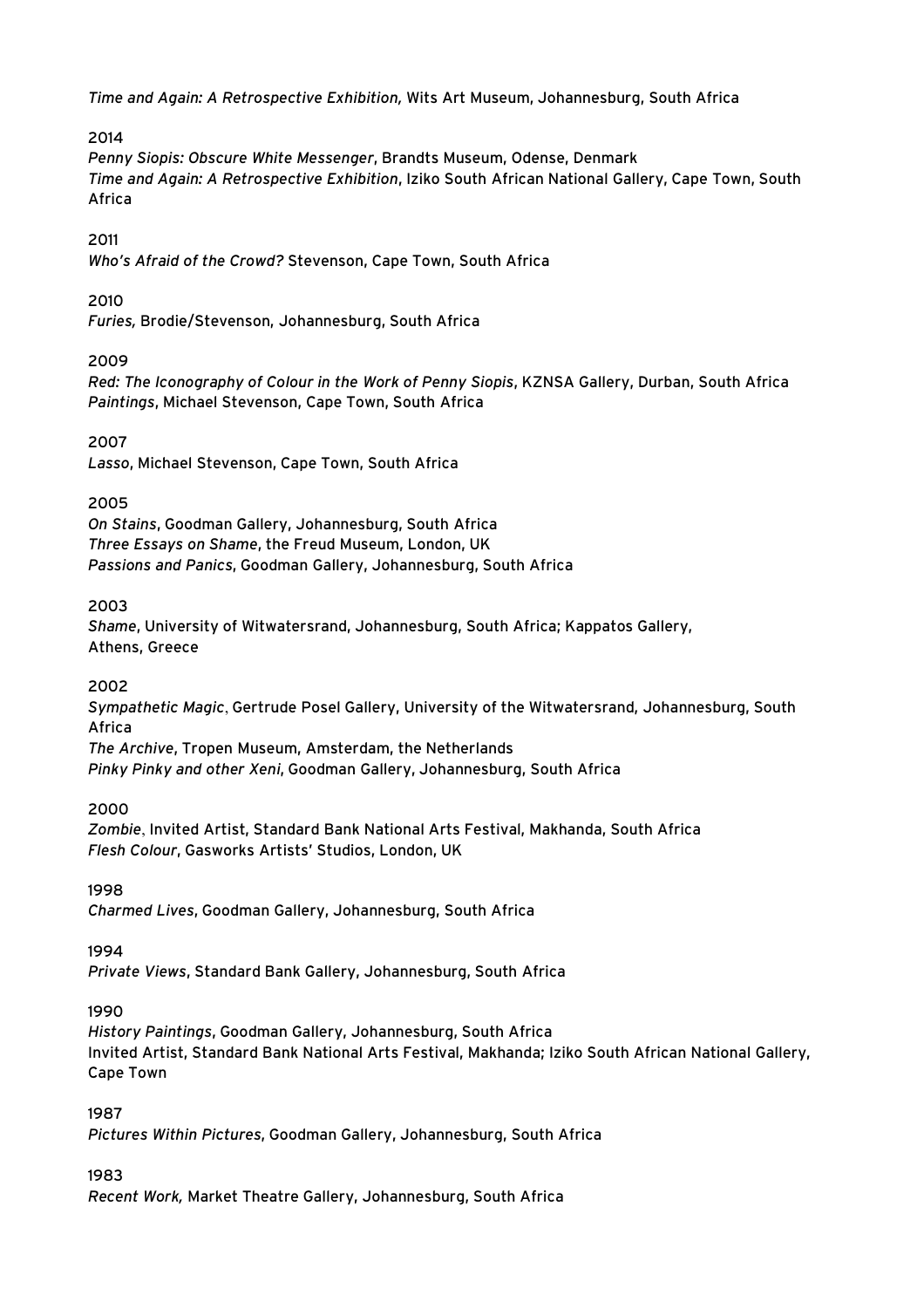1982 *Cakes,* NSA Gallery, Durban, South Africa

1980 Hiscock Gallery, Portsmouth, UK

1979 British Council Centre, London, UK

1978 Hellenic Centre, Port Elizabeth, South Africa Collector's Gallery, Johannesburg, South Africa

### SELECTED GROUP EXHIBITIONS

### 2021

*Stevenson and Chill*, Stevenson, Amsterdam, the Netherlands *my whole body changed into something else*, Stevenson, Cape Town, South Africa *Shadow Shame Again*, Peltz Gallery, Birkbeck University of London, UK *Plural Possibilities and the Female Body,* Henry Art Gallery, University of Washington, USA

### 2020

*Witness: Afro Perspectives from the Jorge M. Pérez Collection*, El Espacio 23, Miami, USA *Global(e) Resistance*, Centre Pompidou, Paris, France *Blinde Winkel / Blind Corners*, Rosa-Luxemburg-Platz eV, Berlin, Germany *Indian Ocean Current: Six Artistic Narratives*, McMullen Museum of Art at Boston College, USA

### 2019

*Passing Through*, International Documentary Film Festival Amsterdam, the Netherlands *Crossing Night: Regional Identities X Global Context*, Museum of Contemporary Art Detroit, USA *I Am ... Contemporary Women Artists of Africa*, Smithsonian National Museum of African Art, Washington DC, USA *Trans World*, Nicodim Gallery, Bucharest, Romania; Los Angeles, California

### 2018

*About Face*, Stevenson, Cape Town, South Africa *Hacer Noche (Crossing Night),* Oaxaca, Mexico *Both, and*, Stevenson, Johannesburg, South Africa *The World's Game: Fútbol and Contemporary Art,* Pérez Art Museum Miami, USA *To see this story better, close your eyes*, The Glasgow School of Art, Scotland

2017

*The Lotus in Spite of the Swamp*, Prospect.4 Biennial, New Orleans, USA *The New Parthenon*, Stevenson, Cape Town, South Africa *A Painting Today*, Stevenson, Cape Town, South Africa

### 2016

*Gestures and Archives of the Present, Genealogies of the Future: A new lexicon for the biennial*, 10th Taipei Biennial, Taipei Fine Arts Museum, Taiwan *South Africa: The Art of a Nation*, British Museum, London, UK *I Love You Sugar Kane*, ICA Indian Ocean, Port Louis, Mauritius *Air: Inspiration-Expiration,* Standard Bank Gallery, Johannesburg, South Africa *The Quiet Violence of Dreams*, Stevenson Cape Town and Johannesburg, South Africa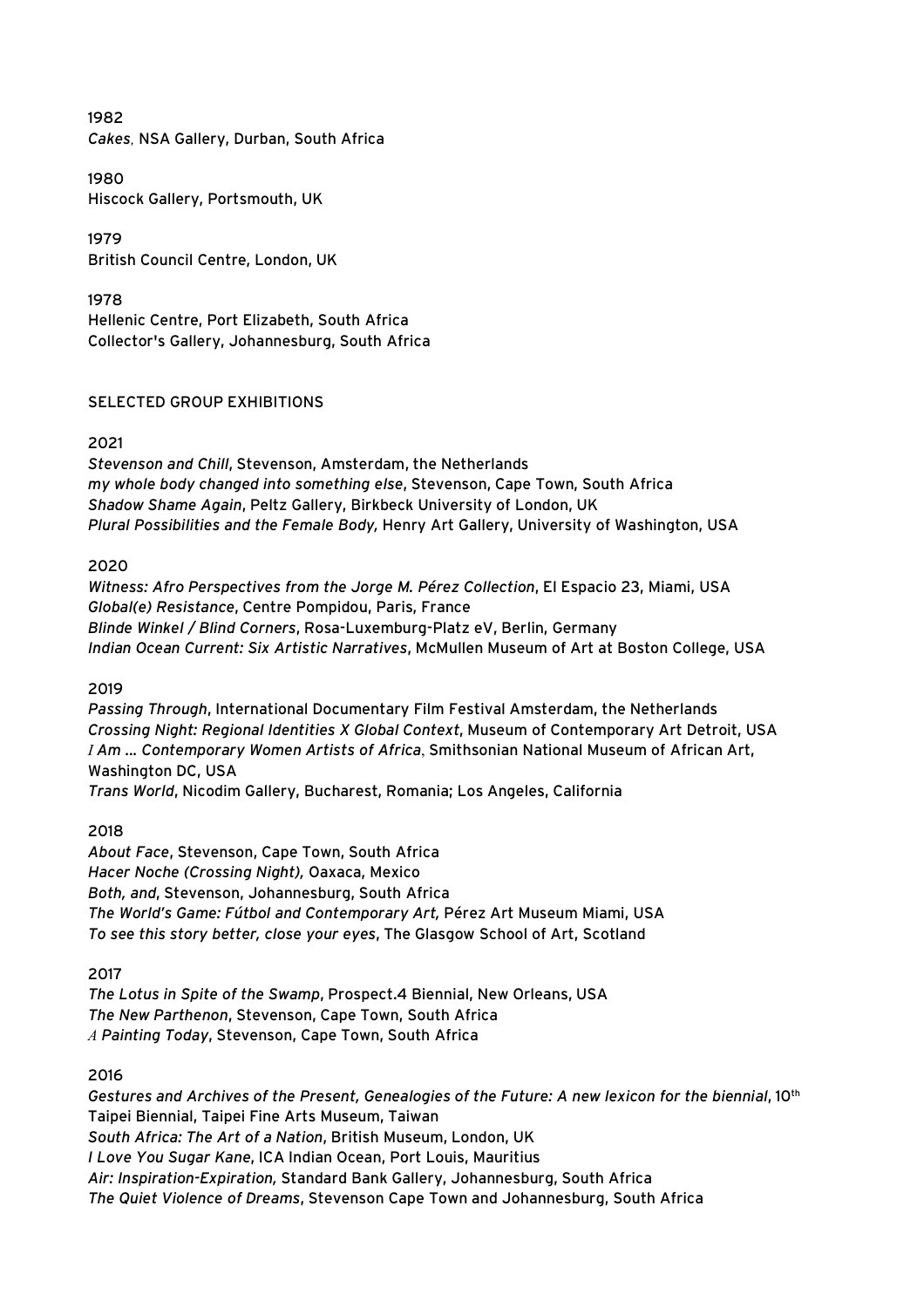*Home Truths*, Iziko South African National Gallery, Cape Town, South Africa

# 2015

*After Eden/Après Eden - The Walther Collection*, La Maison Rouge, Paris, France *Boundary Objects*, Kunsthaus Dresden, Germany *The Film Will Always Be You: South African Artists On Screen*, Tate Modern, London, UK *16th Dresdner Schmalfilmtage Film Festival*, Kunsthaus Dresden, Germany *Angels with Dirty Faces*, Galerie Les Filles De Calvaire, Paris, France *Unfinished Conversations*, Beirut Art Centre, Lebanon

# 2014

*Thinking, Feeling, Head, Heart*, New Church Museum, Cape Town, South Africa *Chroma,* Stevenson, Cape Town, South Africa *Parle pour toi; reprises, montages, histoires,* Marian Goodman Gallery, Paris, France *Public Intimacy: Art and Other Ordinary Acts in South Africa,* Yerba Buena Center for the Arts, San Francisco, USA *Ngezinyawo: Migrant Journeys,* Wits Art Museum, Johannesburg, South Africa

# 2013

*Between the Lines,* Former Tagesspiegel Building, Berlin, Germany; Michaelis Gallery, University of Cape Town, South Africa *Imaginary Fact: South African art and the archive,* South African Pavillion, 55th Venice Biennale, Italy *Possessions (film programme),* Jeu de Paume, Paris, France *Suspicious Mind: Artists' exploration of mind and matter,* Michaelis Gallery, University of Cape Town, South Africa

# 2012

*Fiction as Fiction (Or, A Ninth Johannesburg Biennale),* Stevenson, Cape Town, South Africa *Trade Routes Over Time,* Stevenson, Cape Town, South Africa *Not My War,* Michaelis Galleries, University of Cape Town, South Africa *Prism: Drawing from 1990-2011,* Museum of Contemporary Art, Oslo, Norway *The New Worlds and the Old I: Traffic of Legends,* Khiasma, Les Lilas, Paris, France *Mine - A Selection of films by SA artists,* Dubai Community Theatre and Arts Centre; University of Johannesburg Art Gallery, South Africa *Subject as Matter,* The New Church, Cape Town, South Africa

### 2011

*What we talk about when we talk about love,* Stevenson, Cape Town, South Africa *Neither Man Nor Stone,* Iziko South African National Gallery, Cape Town *Hantologie des colonies (film screening),* École nationale supérieure des Beaux-arts, Paris, France *Water, the [Delicate] Thread of Life*, Standard Bank Gallery, Johannesburg, South Africa *Appropriated Landscapes,* Walther Collection, Neu-Ulm/Burlafingen, Germany *Space, Ritual, Absence: Liminality in South African visual art,* FADA Gallery, University of Johannesburg, South Africa

*Mine - A selection of films by SA artists,* Iwalewa-Haus, University of Bayreuth, Germany

# 2010

*PEEKABOO - Current South Africa,* Tennis Palace Art Museum, Helsinki, Finland *This is Our Time,* Michael Stevenson, Cape Town, South Africa *The Beauty of Distance: Songs of survival in a precarious age,* 7th Biennale of Sydney, Australia *Wild is the Wind,* Savannah College of Art and Design, Gutstein Gallery Savannah, Georgia, USA *In Other Words,* Goodman Gallery, Johannesburg, South Africa

2009

*Self/Not-self,* Brodie/Stevenson, Johannesburg, South Africa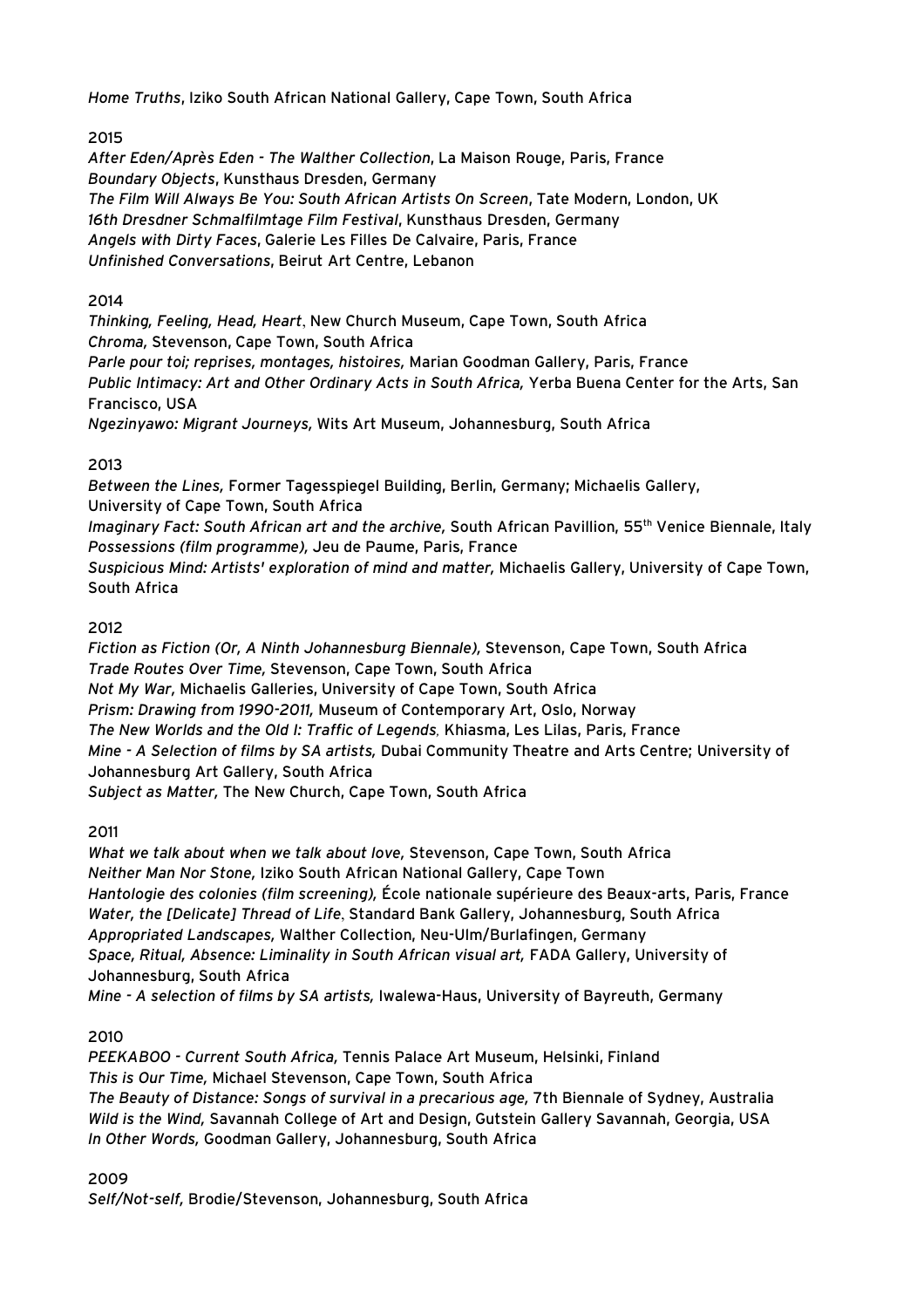*Test Patterns: Recent video work from South Africa,* San Francisco Camerawork, San Francisco, USA *For your eyes only*, Den Hvide Kodby, Copenhagen, Denmark

2008

*Disguise: The Art of Attracting and Deflecting Attention,* Michael Stevenson Gallery, Cape Town, South Africa

*Make Art/Stop Aids,* Fowler Museum, Los Angeles, USA

*Black Womanhood: Images, Icons and Ideologies of the African Body,* Hood Museum, New Hampshire; Davis Museum, Wellesley, Massachusetts; San Diego Museum of Art, San Diego, USA *Personal Poetics,* 3rd Guangzhou Triennial, China

### 2007

*Desirealities,* L'oeil en cascade, Paris, France *Apartheid: the South African Mirror,* Centre de Cultura Contemporania de Barcelona, Spain *Afterlife,* Michael Stevenson Gallery, Cape Town, South Africa *Bound,* Tate Gallery, Liverpool, England *About Beauty,* Goodman Gallery, Cape Town, South Africa *Cape '07,* International Biennale, Cape Town, South Africa *Impossible Monsters, Art Extra,* Johannesburg, South Africa *Lift Off II,* Goodman Gallery, Cape Town, South Africa

# 2006

*Figuring Faith: Images of Belief in Africa,* Standard Bank Gallery, Johannesburg, South Africa *Second to None: South African Women Artists,* Iziko South African National Gallery, Cape Town, South Africa *Migrations,* Belfast Exposed, Belfast, Northern Ireland

*Women: Photography and New Media,* Johannesburg Art Gallery, South Africa

# 2005

*Crusaid: Art for AIDS,* Royal College of Art, London, UK *Etchings,* Print Center of New York, USA *Out of Place,* FLAC, Centrum voor Kunsten en Kultuur in Gent, Belgium *Heimat als Idee/Homeland as Idea,* Basis Gallery, Frankfurt, Germany

### 2004

*New Identities: Contemporary South African Art,* Museum Bochum, Bochum, Germany *Art from Greece,* Feria Internacional de Arte Contemporáneo, Arco, Madrid, Spain *Art Athina,* International Art Fair, Athens, Greece *The ID of South African Artists,* Fortis Circustheater, Amsterdam, the Netherlands *Art Unlimited,* MCH Messe, Basel, Switzerland *Mine(d)fields,* Kunsthaus, Basel, Switzerland *Staged Realities Family Ties,* Michael Stevenson Gallery, Cape Town, South Africa *Resistance, Reconciliation, Reconstruction,* MTN Gallery, Johannesburg, South Africa *Democracy and Change,* Klein Karoo Nationale Kunstefees, Oudtshoorn, South Africa

### 2003

*Group Portrait South Africa,* Tropen Museum, Amsterdam, the Netherlands *Kwere-Kwere: Journeys into Strangeness,* Arti et Amiciitiae, Amsterdam, the Netherlands *Literally and Figuratively,* Michael Stevenson, Cape Town, South Africa

# 2002

*Once Were Painters,* Klein Karoo Nationale Kunsfees, Oudtshoorn, South Africa *AIDS and South Africa: The Social Expression of a Pandemic,* Davis Museum and Cultural Centre, Wellesley College, Boston, USA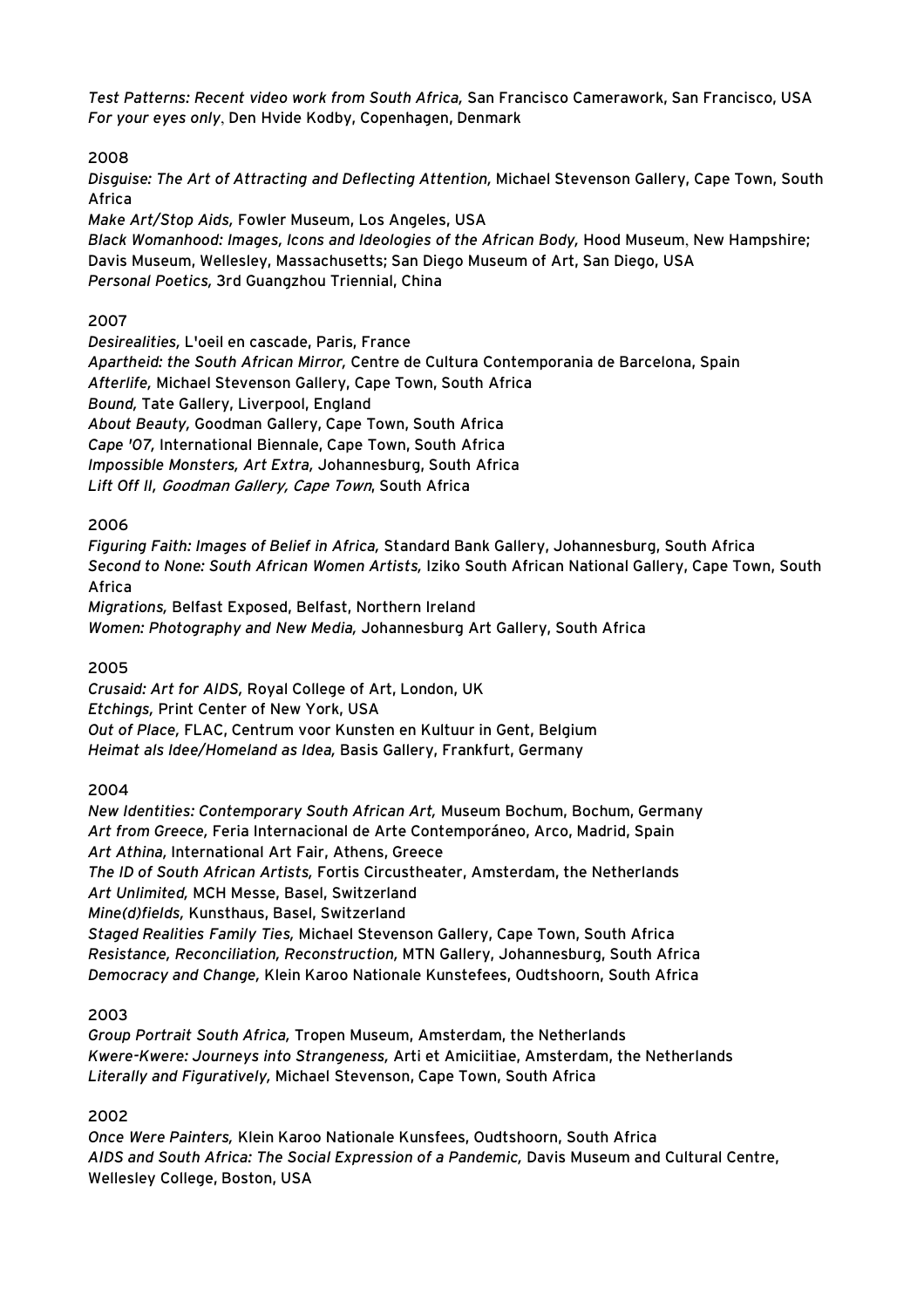### 2001

*Africas: The Artist and the City,* Centre de Cultura Contemporania de Arte, Barcelona, Spain *Sample EP: art of the Eastern Cape,* Gertrude Posel Gallery, Johannesburg, South Africa

### 2000

*Kwere-Kwere: Journeys into Strangeness,* Castle of Good Hope, Cape Town; Gertrude Posel Gallery, Johannesburg, South Africa

*Secure the Future: Artworks for AIDS,* XIII International AIDS conference, Durban, South Africa; Harvard AIDS Institute, Boston, USA

### 1999

*Le Mémoire,* Villa Medici, Rome, Italy

*Liberated Voices: Contemporary Art from South Africa,* Museum for African Art, New York; Austin Museum of Art, Texas; Cantor Arts Center, Stanford University; Palo Alto, California; University of Arizona Gallery, Tucson, USA

*Truth Veils,* Gertrude Posel gallery, University of the Witwatersrand, Johannesburg, South Africa *Lines of Sight: Perspectives in South African Photography,* South African National Gallery, Cape Town; Bamako Festival of Photography, Mali

### 1998

*Discoveries and Collaboration: 7th International Festival of Photography,* Fotofest, Houston, USA *Bringing Up Baby: Artists Survey the Reproductive Body,* Standard Bank National Arts Festival, Makhanda; Castle of Good Hope, Cape Town; Standard Bank Gallery, Johannesburg, South Africa *Democracy's Images: photography and visual art after apartheid,* BildMuseet, Umea, Sweden *Eye Africa: Photography of a Continent,* Grande Palais, Paris, France; Castle of Good Hope, Cape Town, South Africa

*Holdings: Refiguring the Archive,* Graduate School of the Humanities and the Social Sciences, University of the Witwatersrand, Johannesburg, South Africa

### 1997

*Contemporary Art From South Africa,* The National Touring Exhibitions, Oslo, Norway *Individual and Memory,* 6th Havana International Biennial*,* Havana, Cuba *Alternating Currents,* 2nd Johannesburg International Biennale, Electric Workshop, Johannesburg, South Africa

*Lift Off,* Goodman Gallery, Johannesburg, South Africa

### 1996

*Gay Rights, Rites, Rewrites,* Gertrude Posel Gallery, Johannesburg, South Africa *Earth and Everything: Recent Art from South Africa,* Arnolfini, Bristol, UK *Simunye: Ten South African Artists,* Adelson Galleries, New York, USA *Faultlines: Enquiries into Truth and Reconciliation,* The Castle of Good Hope, Cape Town, South Africa *Don't Mess with Mr In-between: 15 Artists from South Africa,* Culturgest, Lisbon, Portugal

### 1995

*Black Looks White Myths,* Museum Africa, Africus – 1st Johannesburg International Biennale *Taking Liberties - The Body Politic,* Wits Galleries, Africus – 1st Johannesburg International Biennale *Vita Art Now,* Johannesburg Art Gallery, South Africa *Objects of Defiance/Spaces of Contemplation,* South African National Gallery, Cape Town, South Africa *Panoramas of Passage; Changing landscapes of South Africa,* Standard Bank National Arts Festival, Makhanda, South Africa; Meridian Center, Washington DC, USA *Siyawela: Love, Loss and Liberation in Art from South Africa,* City Museum and Art Galleries, Birmingham, UK *Mayibuye Africa,* Bernard Jacobson Gallery, London, UK *Eight from South Africa,* Center for the Arts, San Francisco *Beyond Borders,* 1st Gwanju Biennale, South Korea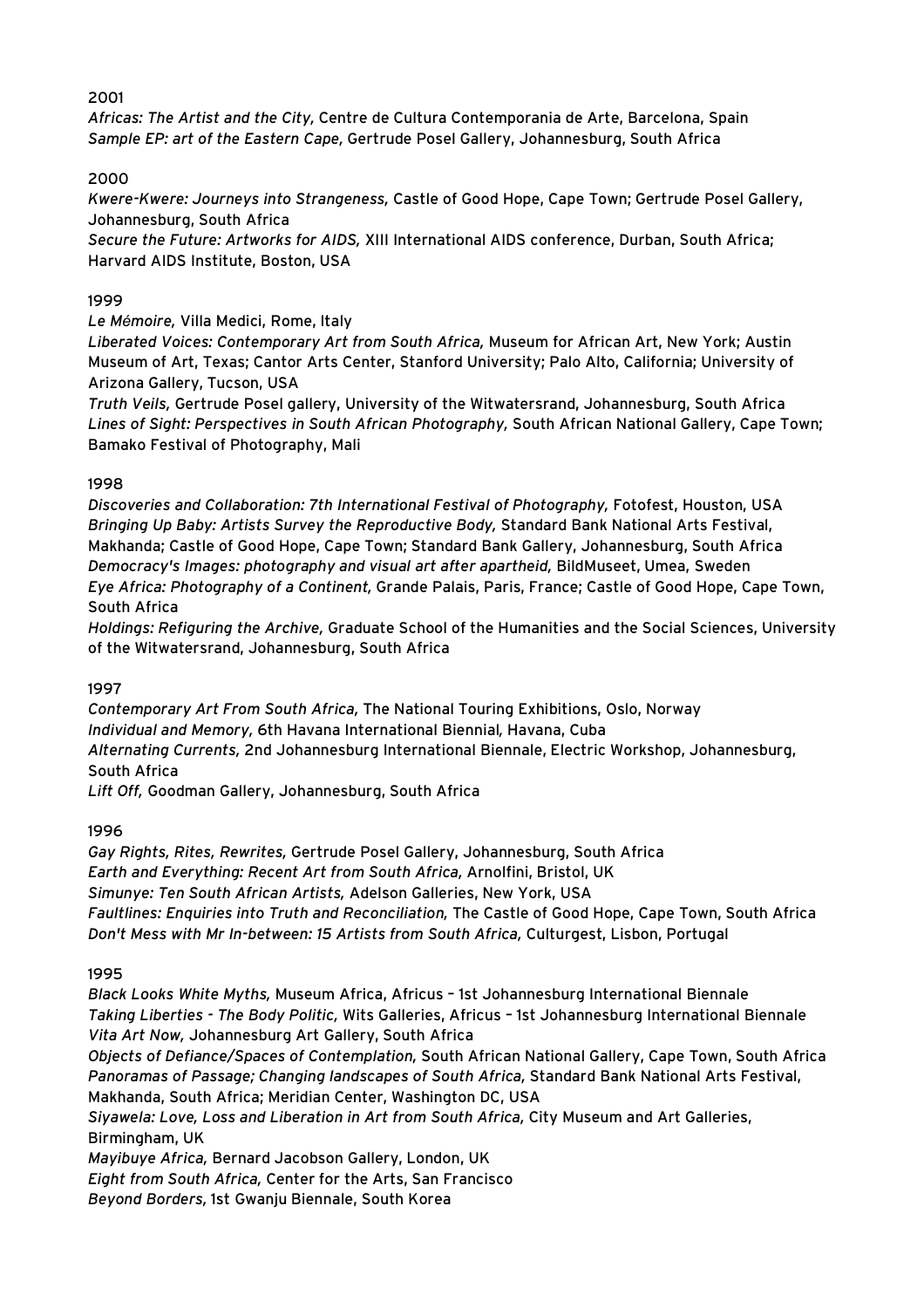*On the Road: Works by 10 Southern African Artists,* Delfina Studio Trust, and London, UK *Panoramas of Passage: Changing Landscapes of South Africa,* National Arts Festival, Makhanda; Meridian Center, Washington DC, USA

### 1994

*'Trackings' - History as Memory, Document, Object,* Art First Gallery, London, UK *Displacements: South African Works on Paper, 1984-1994,* Block Gallery, Evanston, USA *Art, Society, Reflection,* 5th Havana International Biennale, Cuba

### 1993

*"Incroci Del Sud" Affinities: Contemporary South African Art,* XLV Venice Biennale, Palazzo Giustinian Lolin, Fondazione Levi, Venice, Italy; Sala 1 Gallery, Rome, Italy; Stedelijk Museum, Amsterdam, the **Netherlands** 

*Absent Bodies/Present Lives,* Leeds City Art Gallery, Leeds, England *Southern Cross: Contemporary South African Art,* Stedelijk Museum, Amsterdam, the Netherlands

# 1992

Cité Internationale des Arts, Paris, France; Alliance Française Gallery, Durban, South Africa

# 1991

*Vita Art Now,* Johannesburg Art Gallery, South Africa *Cape Town Triennial,* Iziko South African National Gallery *Pictures as History,* Standard Bank National Arts Festival, Albany Museum, Makhanda; Standard Bank Gallery, Johannesburg, South Africa *Painted People, Painted Space: Works from South Africa, Zaire, Mozambique and Zimbabwe,* Newtown Gallery, Johannesburg, South Africa

### 1990

*Art From South Africa,* Museum of Modern Art, Oxford, UK *South African Women's Mail Art,* SOHO 20 Gallery, New York, USA

### 1989

*The Portsmouth Collection,* Aspex Gallery, Portsmouth, UK

### 1988

*Detainees Parent Support Committee Exhibition (DPSC),* Market Gallery, Johannesburg, South Africa *Vita Art Now,* Johannesburg Art Gallery, South Africa *Cape Town Triennial,* Iziko South African National Gallery

1987

*Culture in Another South Africa,* CASA Foundation and the Anti-Apartheid Movement, Oosterkerk, Amsterdam, the Netherlands

# 1986

*Volkskas Atelier Award Exhibition,* South African Association of Arts, Pretoria

### 1985

*Tributaries,* Africana Museum, Johannesburg, South Africa *Women Artists in South Africa,* South African National Gallery, Cape Town *Tactile - An Exhibition for the Blind and Partially Sighted,* Durban Art Museum, South Africa *Cape Town Triennial,* South African National Gallery, Cape Town

1984

Inaugural Exhibition, South African Association of Arts, Pretoria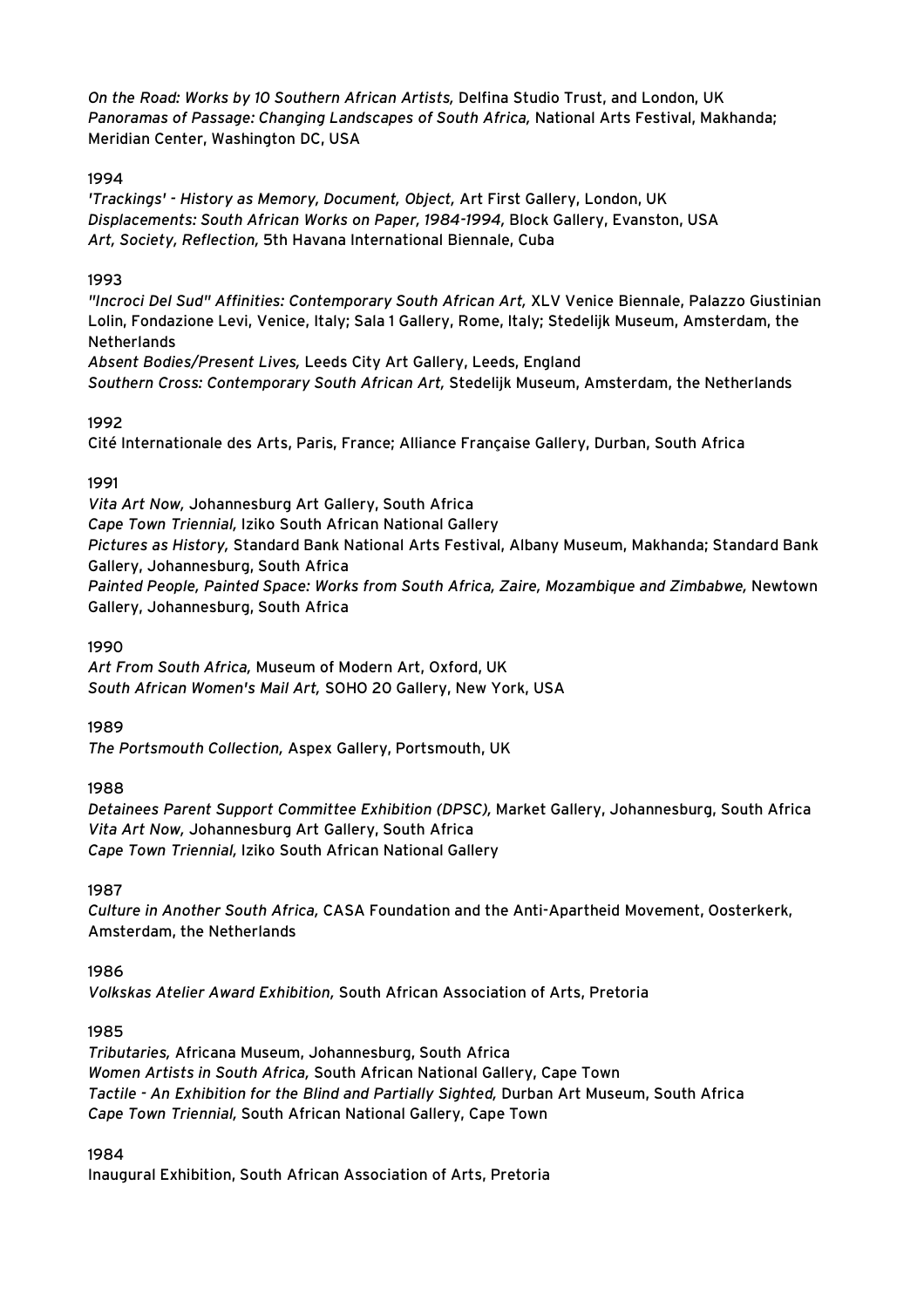### 1983

*Natal Lecturers Exhibition,* Studio Gallery, University of the Witwatersrand, Johannesburg *Works on Paper,* Jack Heath Gallery, University of Natal, Pietermaritzburg

### 1982

*Cape Town Triennial*, South African National Gallery, Cape Town

### 1977

With Gillian Maylam and Rose Hogge, Settler's Museum, Makhanda

### FILM SCREENINGS

2016

*The New Parthenon,* Art Basel Miami Beach Film Sector

### 2014

*Penny Siopis: Obscure White Messenger,* Brandts Museum, Odense, Denmark

2012

*Penny Siopis - Films,* Kinothek Asta Nielsen, Frankfurt Main, Germany

2005

*My Lovely Day,* Documentary film on Africa, AEGIS (Organization of European Interdisciplinary Studies on Africa); University of London Birkbeck Collage, University College London; SOAS University of London, UK

2004 *My Lovely Day,* Tate Modern, London, UK

2003

*My Lovely Day*, Greek State Television, Greece

2000

*Verwoerd Speaks: 1966,* Bild Museet, Umea, Sweden

### AWARDS

2016 Arts & Culture Trust Lifetime Achievement Award, South Africa

2015 Helgaard Steyn Prize, South Africa

2002 Klein Karoo Nationale Kunsfees: Best Visual Artist Award, South Africa

1995 Vita Art Now, Quarterly Award Winner, South Africa

1991 Vita Art Now, Special Merit Award, South Africa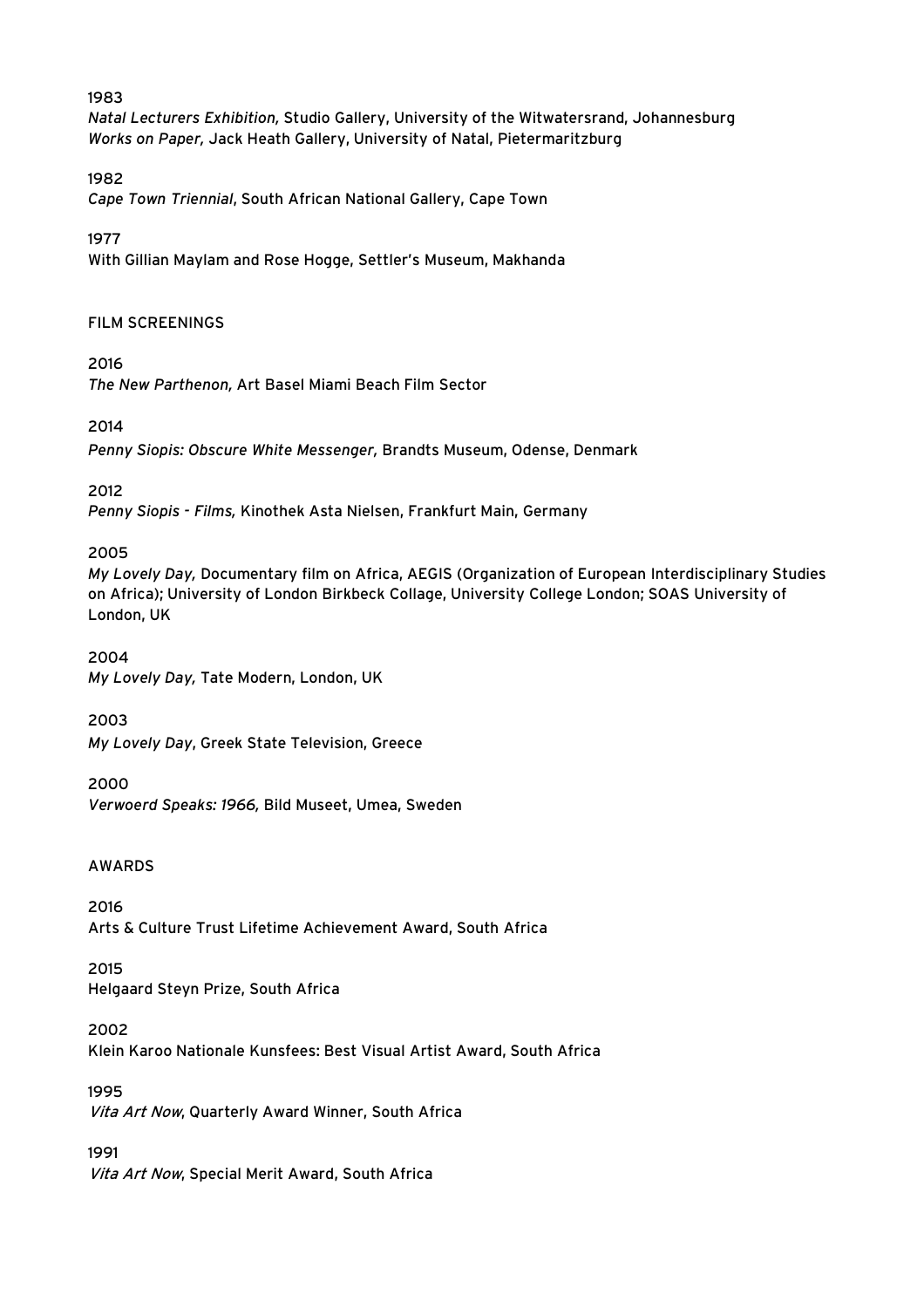### 1988

Vita Art Now, Quarterly Award Winner, South Africa Vita Art Now, Merit Award, South Africa

### 1986

Volkskas Atelier Award, South Africa

### 1985

Cape Town Triennial, Merit Award, South Africa

### FELLOWSHIPS & RESIDENCIES

2017

*Open Studio/Open Form,* The Maitland Institute, Cape Town

# 2008

Athens School of Arts: Visiting artist residency, Delphi, Greece

### 2006

Ampersand Foundation Fellowship Residency, New York, USA

### 2001

Alexander S Onassis Foundation Fellowship, Greece

### 2000

Swedish Exchange Fellowship, Umea University, Umea, Sweden

Gasworks Studios, London, UK

Artist in residence awarded by the Dutch Ministry of Culture & Education in association with the Tropen Museum / Royal Tropical Institute of the Netherlands and the Rijksakademie van Beeldende Kunste, Amsterdam, the Netherlands

### 1998

Civitella Ranieri Foundation International Fellowship, Umbria, Italy

### 1995

Delfina Studio Trust Residency, for africa95 Festival, London, UK

### 1992

Artist in residence, Standard Bank National Arts Festival, Makhanda, South Africa Visiting Research Fellowship, University of Leeds, Leeds, UK University Council Overseas Fellowship, University of the Witwatersrand, South Africa

### 1986

Cité Internationale des Arts residency, Paris, France

### 1978

British Council Scholarship for Overseas Study, South Africa

### COLLECTIONS

21c Museum, USA Afrox, Johannesburg, South Africa Anglo American Corporation, Johannesburg, South Africa